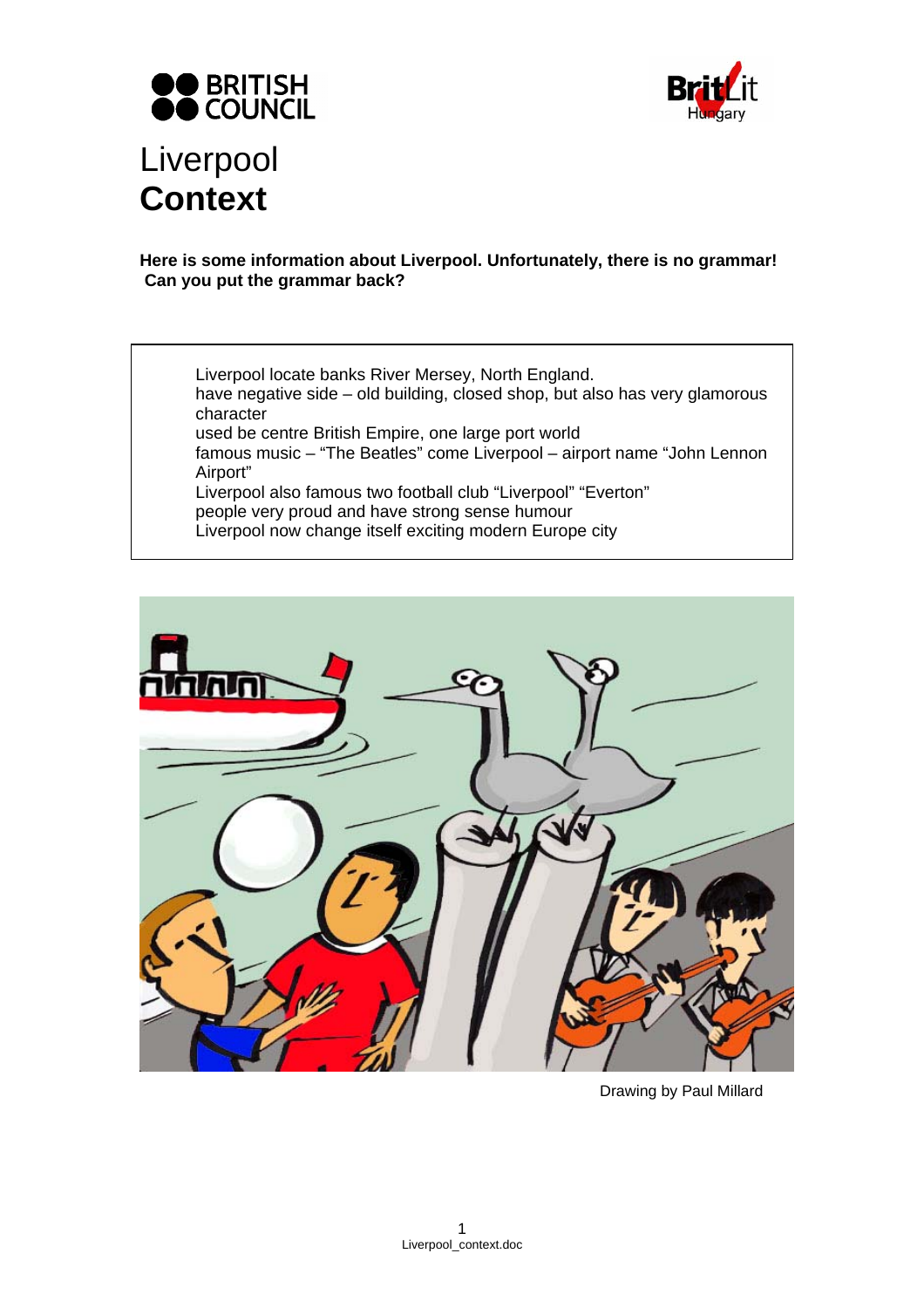



# **STUDENT A**

# **Read this article about Liverpool, and prepare 5 questions for your partner. Make sure some of the questions are hard!**

Liverpool is a great place. In fact, you haven't lived if you haven't visited Liverpool. The memory of the Beatles is everywhere, and music and poetry is in everyone's hearts. Lots of songs have been written about Liverpool (unlike Cardiff, or Birmingham, or other British cities). The most famous are "*Ferry Across the Mersey*", "*Penny Lane*", "*Strawberry Fields*", and "*Maggie Mae*"

*Scousers* (people from Liverpool) have their own special words and phrases, which aren't exactly "Queen's English". If you go to Liverpool, you might hear the following:

**It's doing my head in** – It's annoying me **Keks** – trousers **I'm skint** – I have no money **La** – friend **Ta** – Thank you **I'm made up** – I'm very happy.

You too can learn to speak Scouse http://www.bbc.co.uk/liverpool/localhistory/journey/scouse/talk/scouse.shtml

The main dish in Liverpool is called "*Scouse*". You can make this with lamb, potatoes, carrots, and water. Another version is called "*Blind Scouse*". This is usually made the day before pay day, and doesn't have any meat in it. In fact, you put whatever you have left in the kitchen. You can also try a "*Butty*" (which means "sandwich"). A *Sugar Butty* is absolutely delicious!

Things to see in Liverpool include its two cathedrals (one shaped a little like a wigwam), and of course the River Mersey. This river used to be so disgusting that bits of old rubbish were nicknamed "*Mersey Trout*" – now it's getting cleaner every day. Catching a ferry across the



Mersey is one of the best things you can do. The Albert Dock situated on the Mersey contains lots of bars, a Beatles exhibition, and a TV studio. The Liver Building is one of the most magnificent buildings in England. On the top, you can see some "*Liver Birds*" (made of stone). One is male, the other female, both looking out to sea.

Finally, with all the famous writers and musicians who have come from this city, it's not surprising that Liverpool is going

to be the European Capital of Culture in 2008. The city is undergoing a true renaissance. There has never been a better time to visit.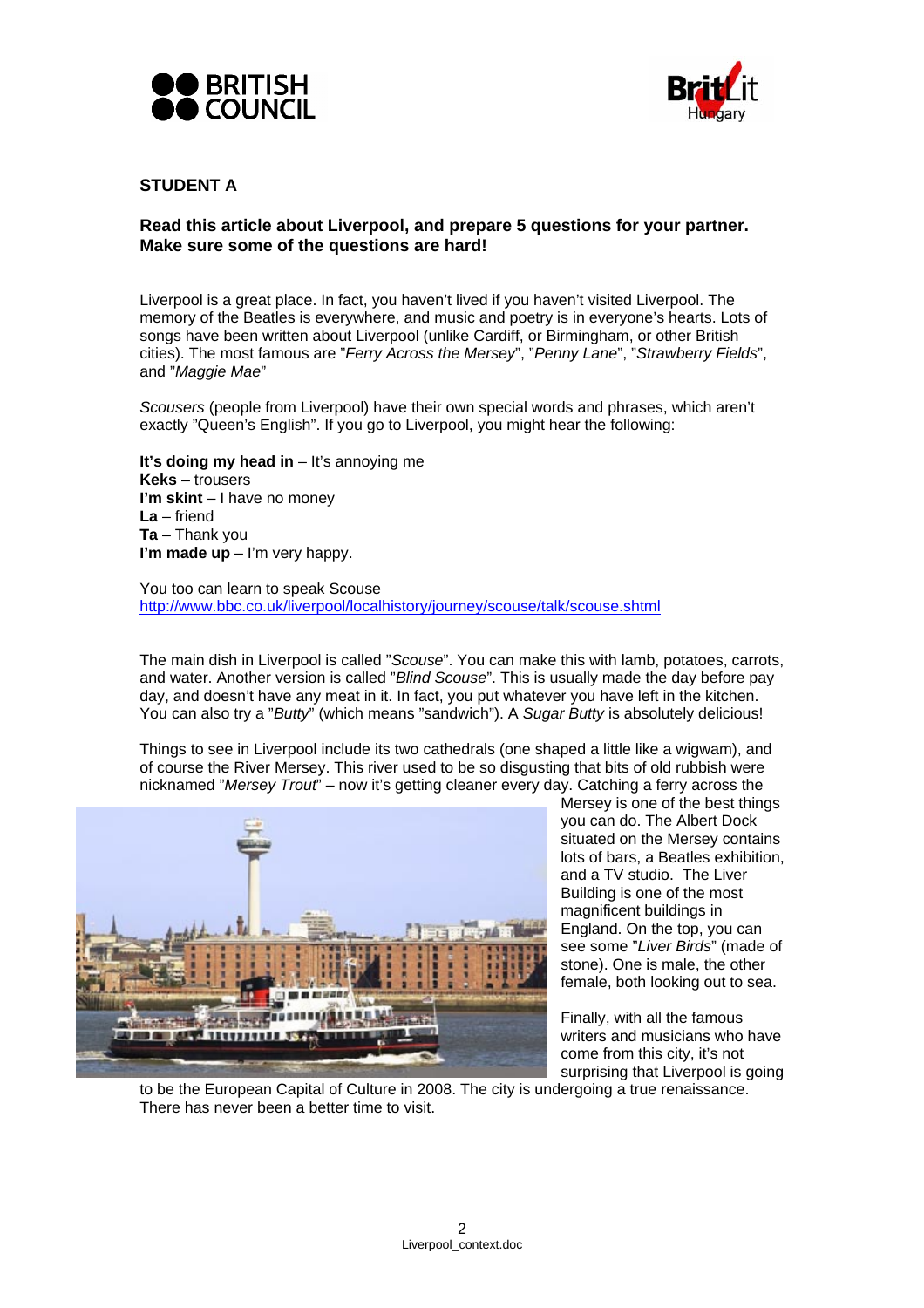



# **STUDENT B**

# **Read this article about the Liverpool Poets, and prepare 5 questions for your partner. Make sure some of the questions are hard!**

The Liverpool poets were a group of very influential writers who came from Liverpool in the 1960s, at the same time that The Beatles were creating a whole new style of music. The most famous were Roger McGough, Brian Patten, and Adrian Henri.



Roger McGough was born in 1937, and has had a very interesting career. As well as writing many books, he was in a pop group called "The Scaffold", and had a number one record in 1968 called "Lily the Pink". He also wrote a lot of the dialogue for The Beatles' animated film "The Yellow Submarine". He was given a CBE (a special medal from the Queen) in 2004.



Adrian Henri (1932-2000) was also a friend of The Beatles. He chose Liverpool as his home, saying that there was nowhere he loved more. One of his famous quotes was "If you think you can do it and you want to do it -- then do it."



Brian Patten was born in 1946, in a poor working-class part of Liverpool, near the docks, and left school when he was 15. Despite this, he has become one of Europe's leading modern poets, with his books translated into Italian, French, Polish, and German. He says that "I was about thirteen when I began writing. It was a way of expressing feelings I felt I couldn't share with the adults who surrounded me."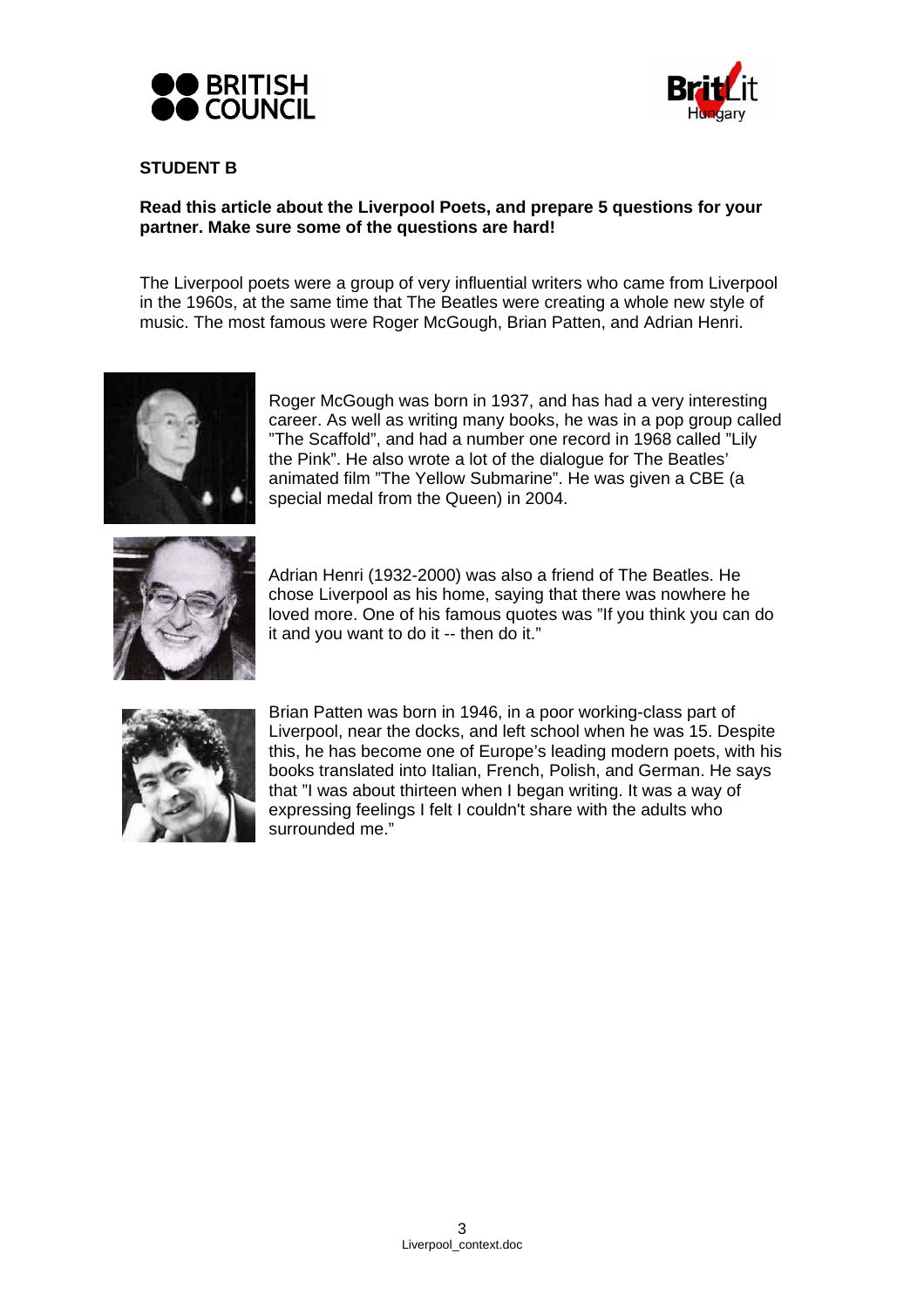



# **Quiz**

#### 1**. How many people live in Liverpool?**

A) 55,000 B) 440,000 C) 940,000 D) 2,040,000

#### 2**. Which river goes through Liverpool?**

a) The Thames b) the Danube c) the Mersey d) the Severn

#### **3. Which of these pop groups does not come from Liverpool?**

a) U2 b) The Beatles c) The Lightning Seeds d) The Las

# **4. What does the Scouse word "Pobs" mean?**

- a) a type of football b) baby food made from milk and bread
- c) a rabbit d) places where you can drink beer

#### **5. What does the Scouse word "La" mean?**

a) a cartoon animal b) thank you c) I have no money d) a friend

#### **6. Which of these famous footballers is from Liverpool?**

a) Wayne Rooney b) Michael Owen c) David Beckham d) Zenedine Zidane

#### **7. What does "Liverpool" mean?**

a) a place where you can buy meat b)  $a$  swimming area  $c)$  a muddy river d) a big castle